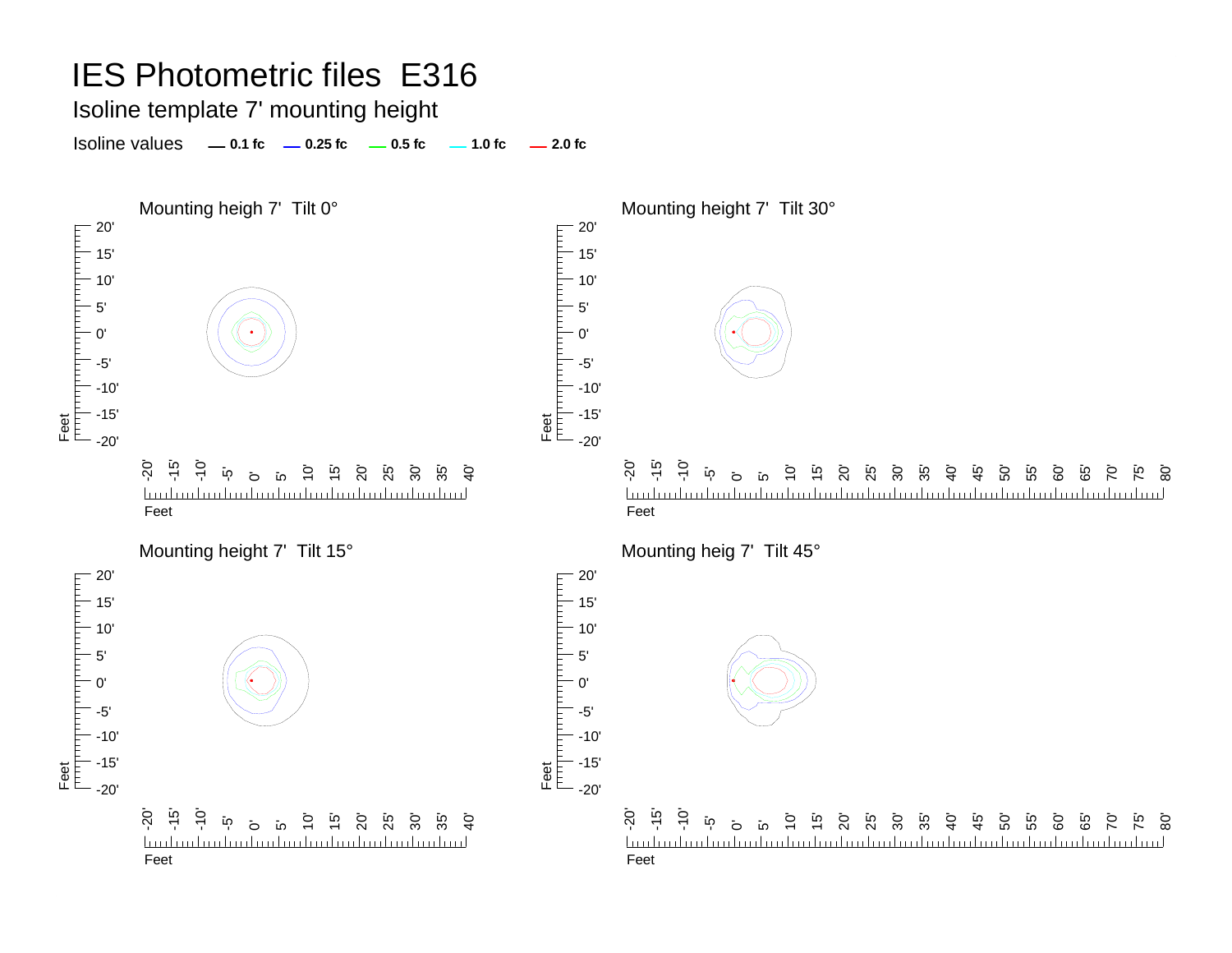#### Isoline template 9' mounting height

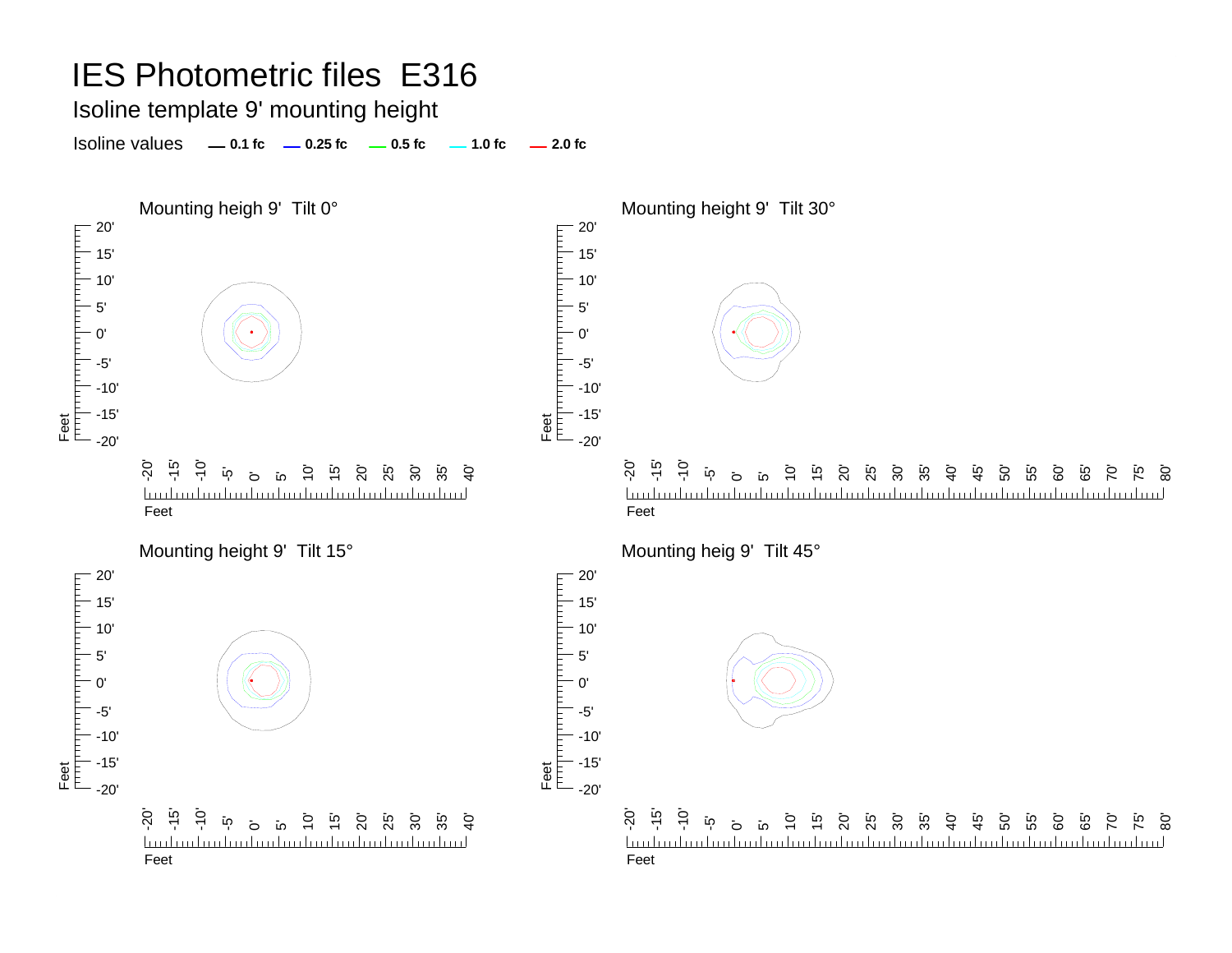Isoline template 11' mounting height

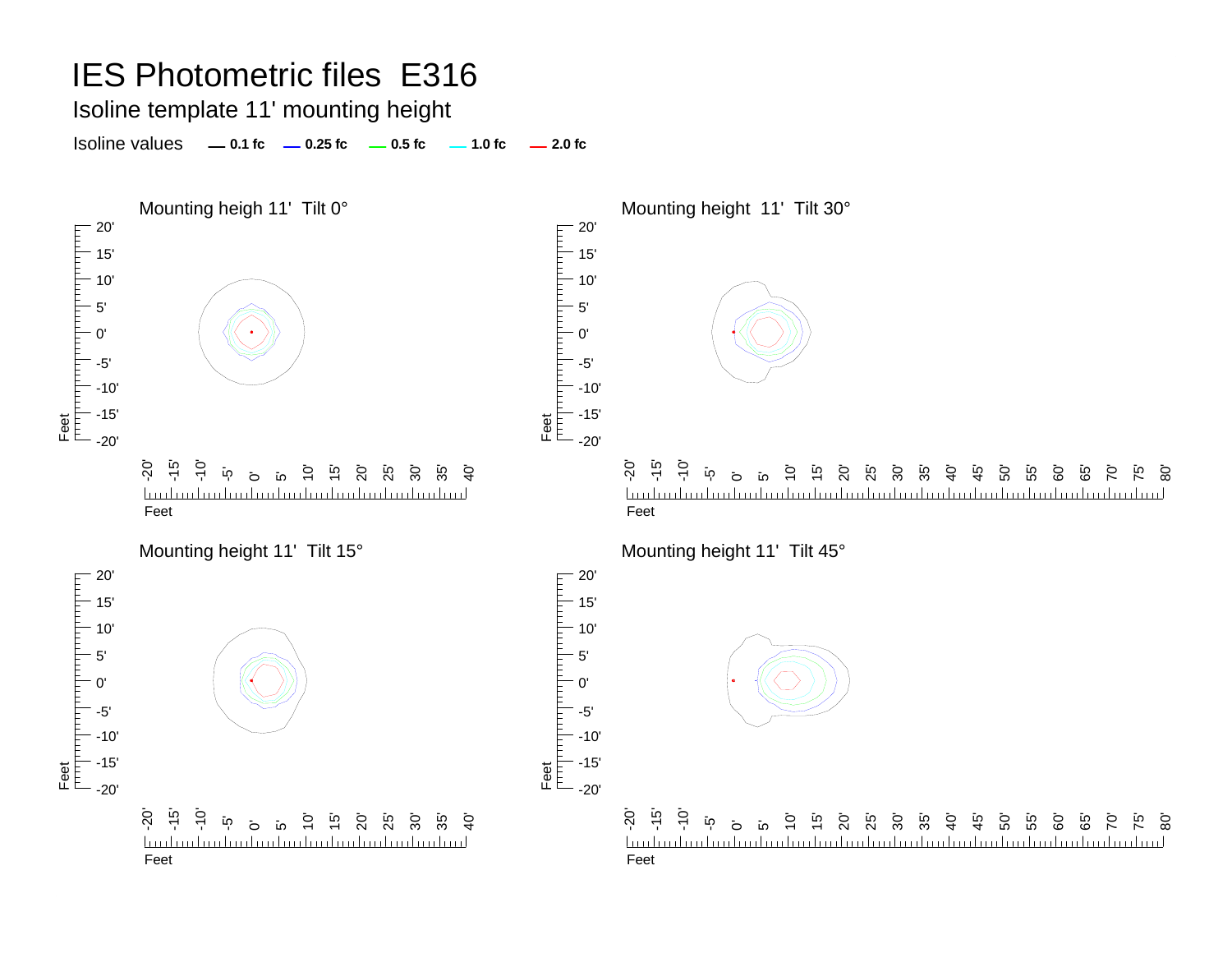#### Isoline template 15' mounting height

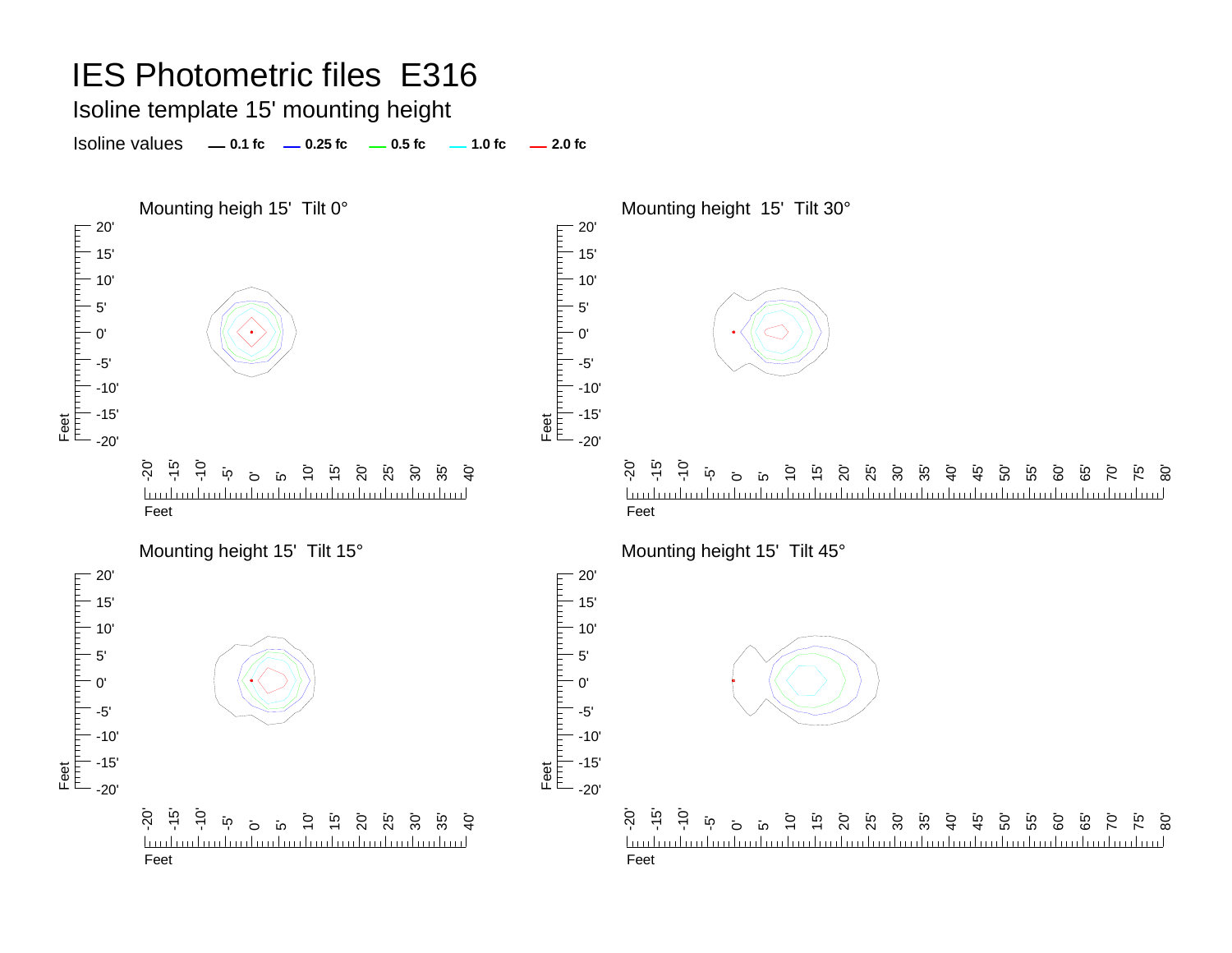#### Isoline template 20' mounting height

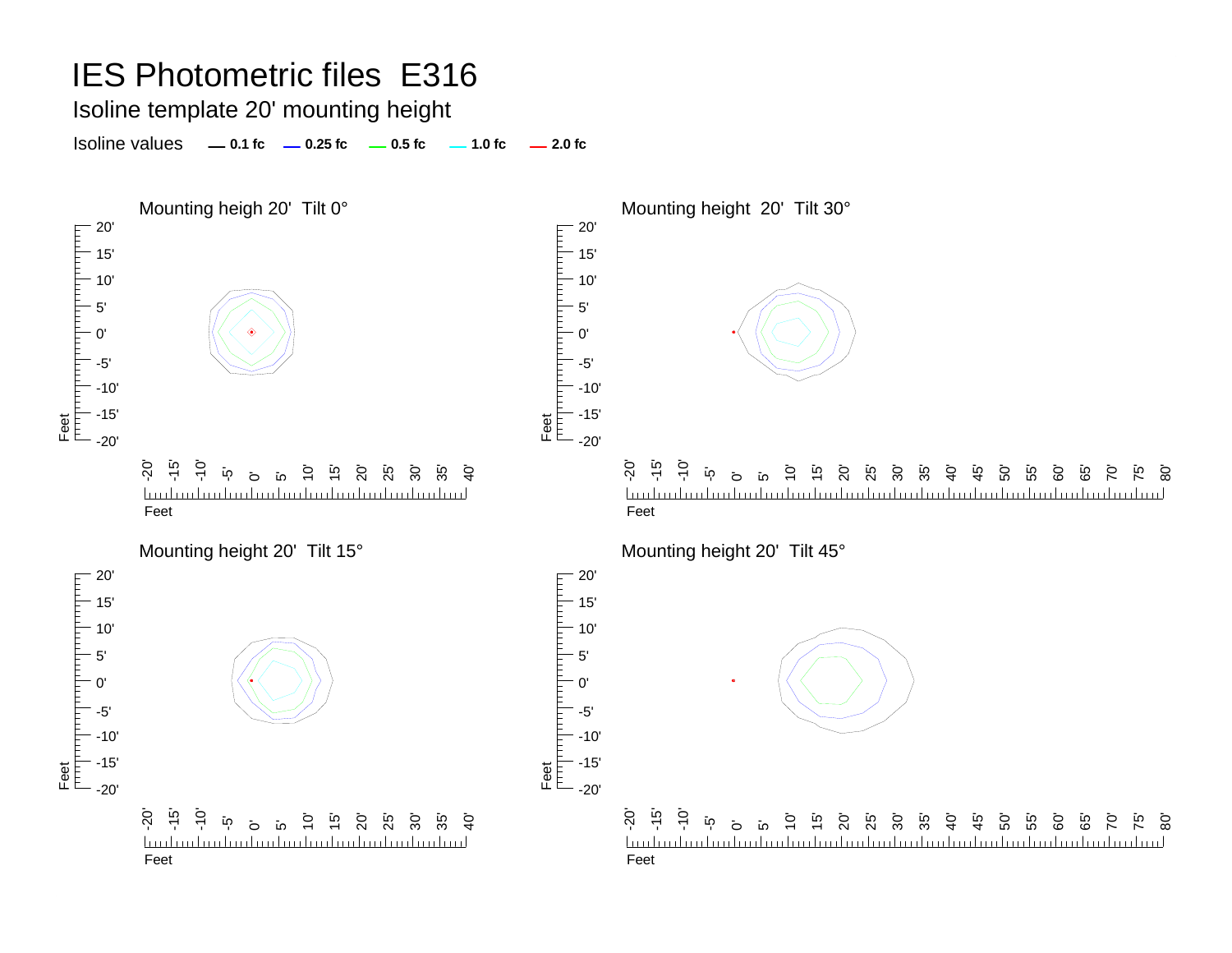#### Isoline template 25' mounting height